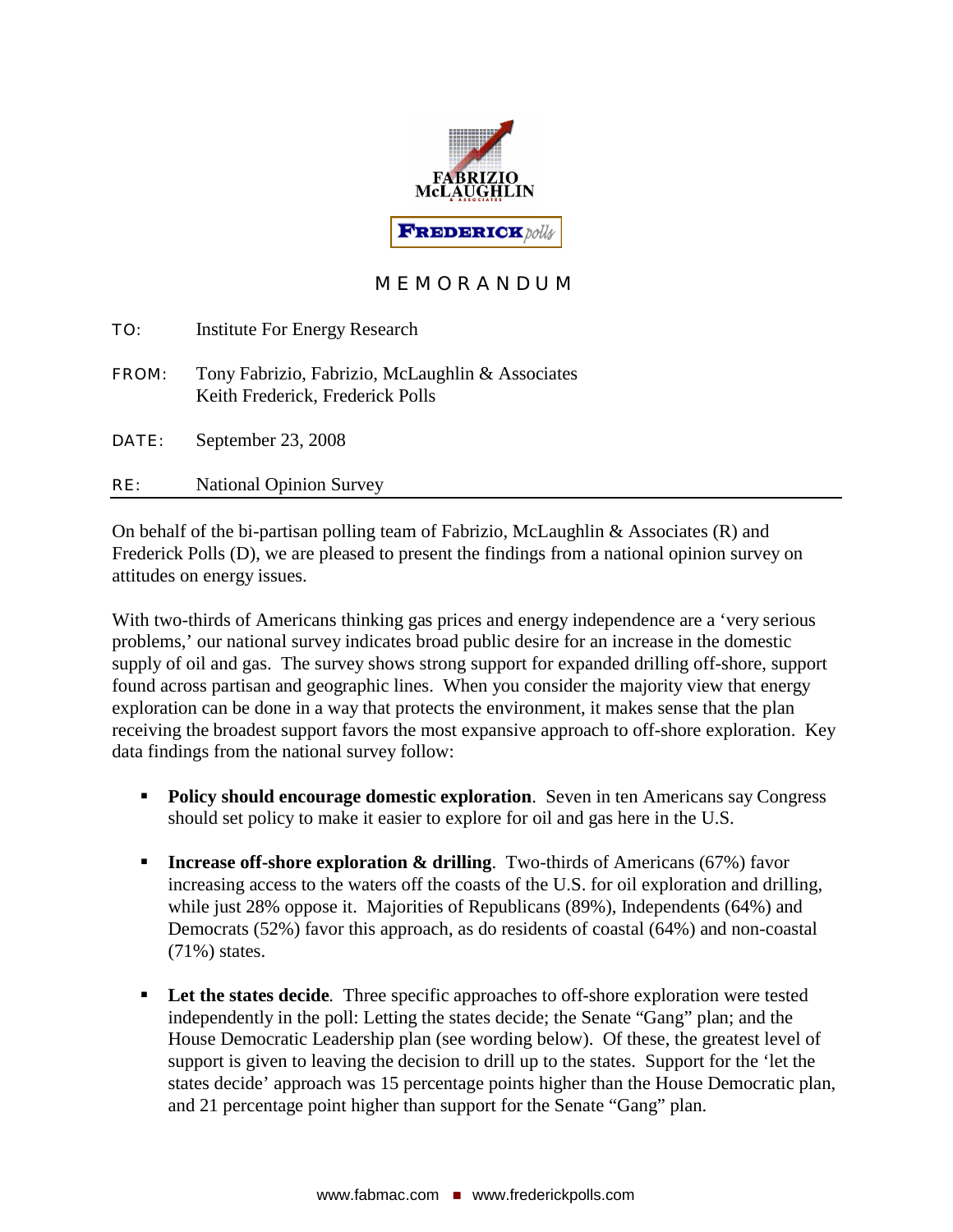| Plan                                                                                                                                                                                                                                                                                                                                                                                                                                                                                                                               | Favor | Oppose |
|------------------------------------------------------------------------------------------------------------------------------------------------------------------------------------------------------------------------------------------------------------------------------------------------------------------------------------------------------------------------------------------------------------------------------------------------------------------------------------------------------------------------------------|-------|--------|
| "Currently, off-shore oil-drilling is banned on 85 percent of the offshore<br>areas surrounding the lower 48 states. This ban is set to expire soon<br>unless the Congress and President create a new law. If the ban is allowed<br>to expire, states would be able to decide if oil exploration and production<br>should be allowed off their coasts. In your opinion, would you favor or<br>oppose allowing the current off-shore drilling to expire and putting<br>decisions into the hands of the states?" (Let States Decide) | 65%   | 30%    |
| "Another option is to repeal the ban on oil exploration and production<br>beyond 100 miles from shore, allow the coastal states to decide whether<br>or not to produce between 50 and 100 miles off shore, and continue the<br>ban within 50 miles. Do you favor or oppose this plan?" (House<br><b>Democratic Plan)</b>                                                                                                                                                                                                           | 50%   | 38%    |
| "Another option is to keep the ban in place for roughly 75% of the off-shore<br>area surrounding the lower 48 states, but lift a part of the ban and allow<br>exploration and production in the eastern portion of the Gulf of Mexico off<br>the coast of Florida. Do you favor or oppose this plan?" (Senate 'Gang'<br>Plan)                                                                                                                                                                                                      | 44%   | 42%    |

 The "Let States Decide" plan gets the highest level of support across all partisan groups, and is the only plan to receive majority support from Democrats and Independents.

| % "Favor By Party"           | <b>Republicans</b> | Independents | <b>Democrats</b> |
|------------------------------|--------------------|--------------|------------------|
| <b>Let States Decide</b>     | 79%                | 63%          | 55%              |
| <b>House Democratic Plan</b> | 59%                | 41%          | 48%              |
| <b>Senate 'Gang' Plan</b>    | 52%                | 40%          | 43%              |

- **50-Mile ban falters**. The "House Democratic Plan", with its 50-mile ban, loses considerable support when those who favor it are told "*that roughly 80 percent or more of the offshore reserves that could be developed and brought to market fastest are found within 50 miles of the coast.*" More than half (55%) of the "House Democratic Plan" supporters would now favor letting the states decide where drilling should be allowed off their coasts when they heard this information. Just one in eight of the original supporters of the "House Democratic Plan" would continue to support the 50-mile ban on drilling.
- **Drilling helps gas prices**. The vast majority of Americans (70%) believe allowing the drilling ban to expire and putting the decision into the hands of the states will either decrease or stabilize gas prices.
- **Drilling that protects the environment**. Broad support for off-shore drilling is matched by a majority of Americans (56%) who think off-shore drilling can be done in an environmentally friendly way. Just 38% feel it will harm the coastal environment.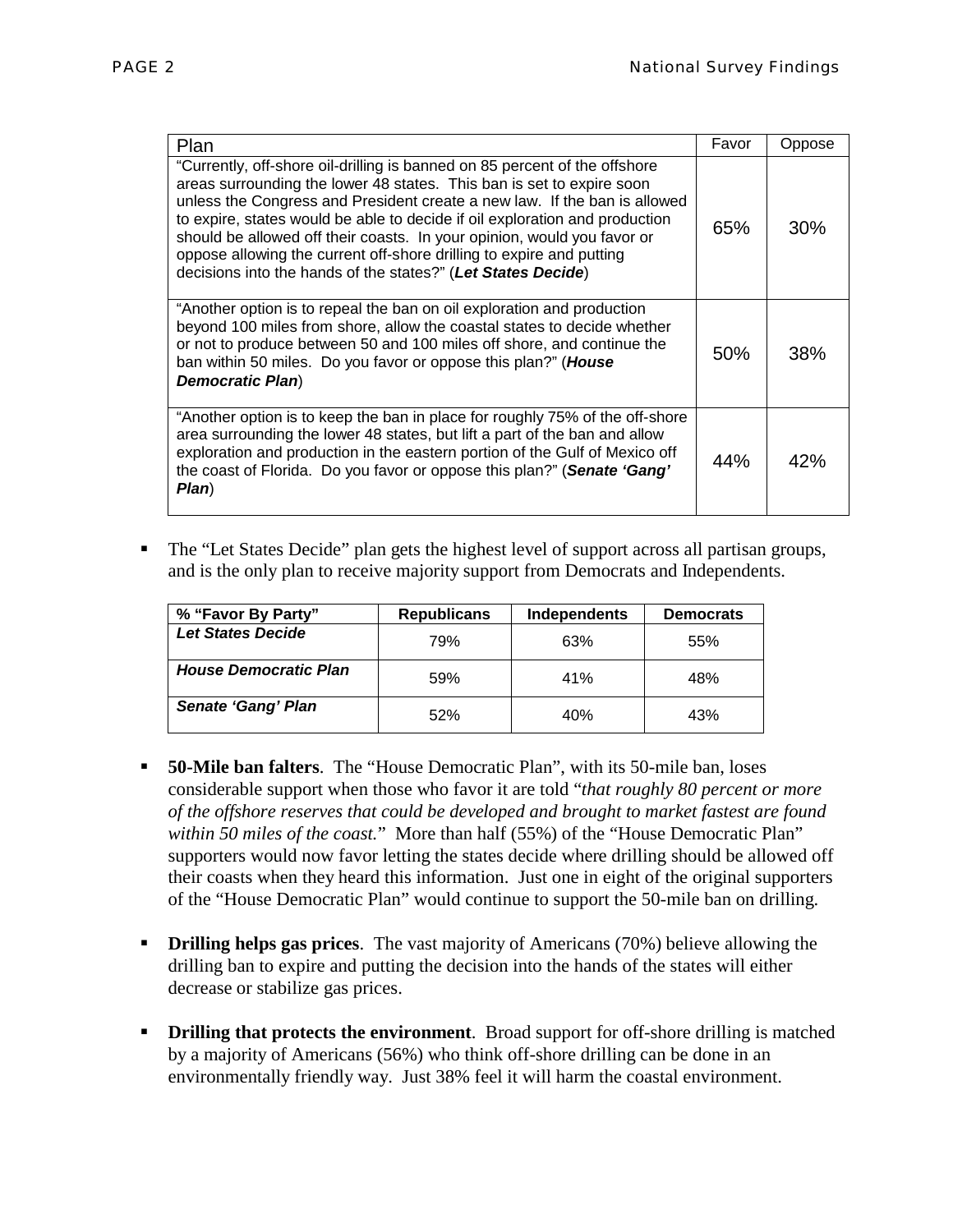**Trust for industry, blame for Congress.** By a 19 percentage point margin, Americans trust private industry (45%) more than Congress (26%) to make sure our current and future energy needs are met. On the other hand, by a 27 percentage point margin, most Americans see Congress (54%), rather than private industry (27%), as being most responsible for the current state of the nation's energy situation. Given this sentiment, it is not surprising that more Americans support a drilling plan that removes Congress from the equation, and sends responsibility back to the states.

## **Additional Poll Findings**

- **Most see 4 years from approval to oil.** The majority of Americans (60%) say it should take up to four years from the time approval is given to drill off-shore to the time when actual oil production begins.
- **Do not believe "2 cents" argument.** Most Americans (58%) do not believe the statement "Increasing domestic oil production will only lower gas prices by two cents."
- **Gas Prices & Energy Independence outpace Climate Change and the Environment.**  While majorities of Americans all believe these are serious problems, significantly higher numbers of Americans say fuel prices (67%) and reliance on foreign oil (67%) are very serious problems, than are climate change (39%) and the environment (41%).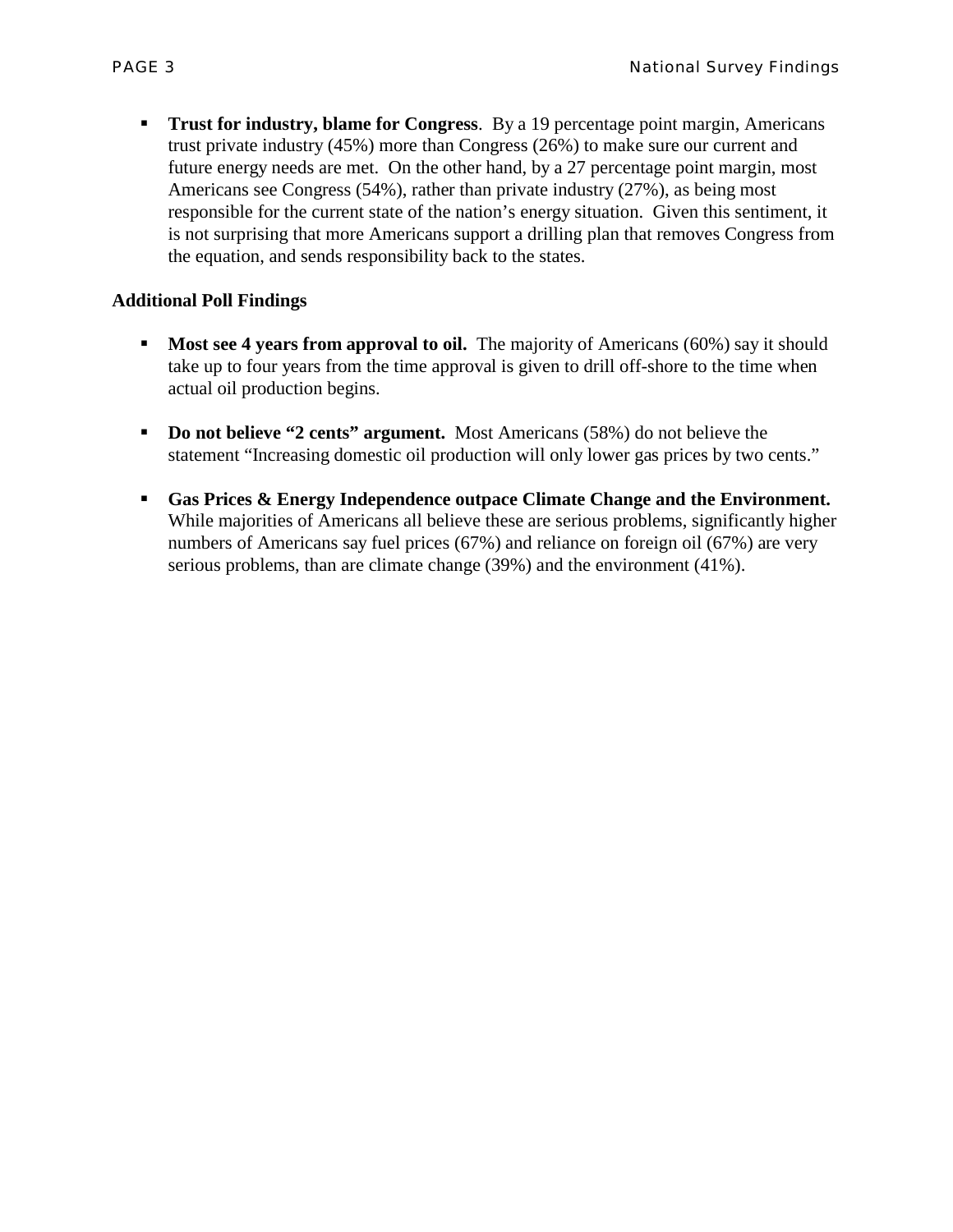#### **Methodology**

Fabrizio, McLaughlin & Associates (R) and Frederick Polls (D) conducted a national telephone survey of 1,000 registered voters from September 16-21, 2008. The sample was selected using the random-digit-dialing (RDD) method, and was stratified to proportionately represent the known distribution of voters in U.S. The error margin for this poll is  $\pm 3.1\%$  at the 95% confidence level.

- 1. Of the following list of issues which ONE would you say is most important in deciding how you will vote in the upcoming elections for Congress? **(READ LIST AND ROTATE)**
	- 32% Jobs and the economy
	- 8 Gas prices and energy costs
	- 8 War in Iraq and Afghanistan
	- 8 Honesty in Government
	- 6 Government spending
	- 6 Health care
	- 6 Terrorism and Homeland Security
	- 4 Taxes
	- 4 Education
	- 3 Social Security and Medicare
	- 3 Abortion
	- 3 Immigration laws
	- 2 the Environment
	- 2 Housing crisis
	- 1 Crime and drugs
	- 5 DK/Refused (**Do Not Read**)
- 2. When it comes to the price of fuel, like gasoline, diesel, natural gas and home heating oil, which of the following best characterizes the situation the United States currently faces... (ROTATE TOP-TO-BOTTOM, BOTTOM-TO-TOP)

#### **94% Total Problem**

# **6 Total Not Problem**

- 67 A very serious problem
- 27 A somewhat serious problem
- 5 A minor problem
- 1 Not a problem
- \* Don't Know/Refused **(Do Not Read)**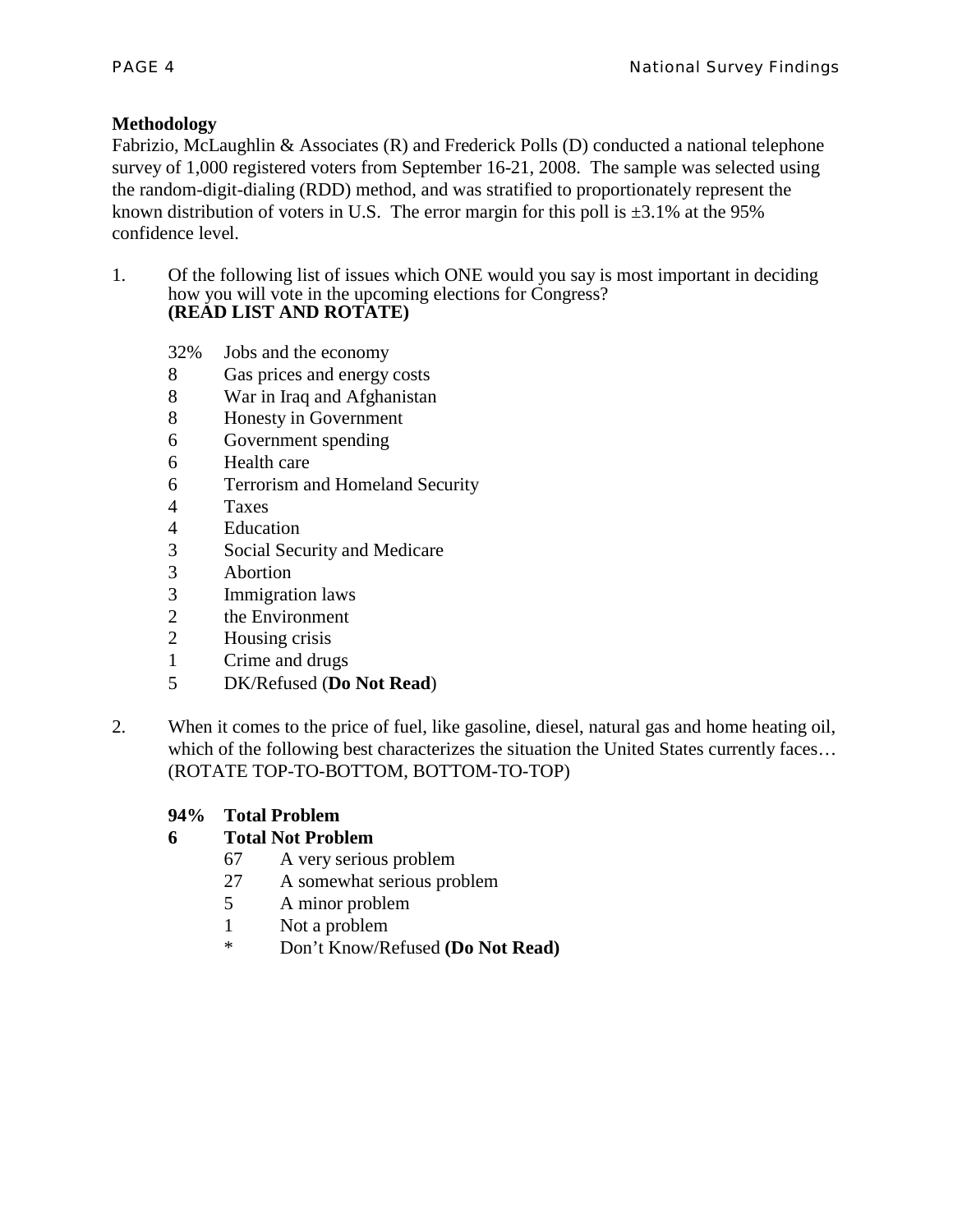3. When it comes to the percentage of the nation's fuel, like gasoline, diesel, natural gas and home heating oil, coming from foreign countries, which of the following best characterizes the situation the United States currently faces… (ROTATE TOP-TO-BOTTOM, BOTTOM-TO-TOP)

#### **93% Total Problem**

## **6 Total Not Problem**

- 67 A very serious problem
- 25 A somewhat serious problem
- 4 A minor problem
- 2 Not a problem
- 2 Don't Know/Refused **(Do Not Read)**
- 4. When it comes to the issue of climate change, which of the following best characterizes the situation the United States currently faces… (ROTATE TOP-TO-BOTTOM, BOTTOM-TO-TOP)

#### **70% Total Problem**

## **27 Total Not Problem**

- 39 A very serious problem
- 32 A somewhat serious problem
- 17 A minor problem
- 10 Not a problem
- 3 Don't Know/Refused **(Do Not Read)**
- 5. When it comes to the state of our environment, which of the following best characterizes the situation the United States currently faces… (ROTATE TOP-TO-BOTTOM, BOTTOM-TO-TOP)

#### **79% Total Problem**

#### **19 Total Not Problem**

- 41 A very serious problem
- 37 A somewhat serious problem
- 16 A minor problem
- 4 Not a problem
- 2 Don't Know/Refused **(Do Not Read)**
- 6. When it comes to regulations and taxes aimed at domestic oil and gas exploration, in your opinion, should the Congress…

# **(ROTATE TOP-TO-BOTTOM, BOTTOM-TO-TOP)**

- 70% Make it easier to explore for oil and gas here in the US
- 16 Keep things as they are
- 9 Make it more difficult to explore for oil and gas here in the US
- 6 Don't Know/Refused **(Do Not Read)**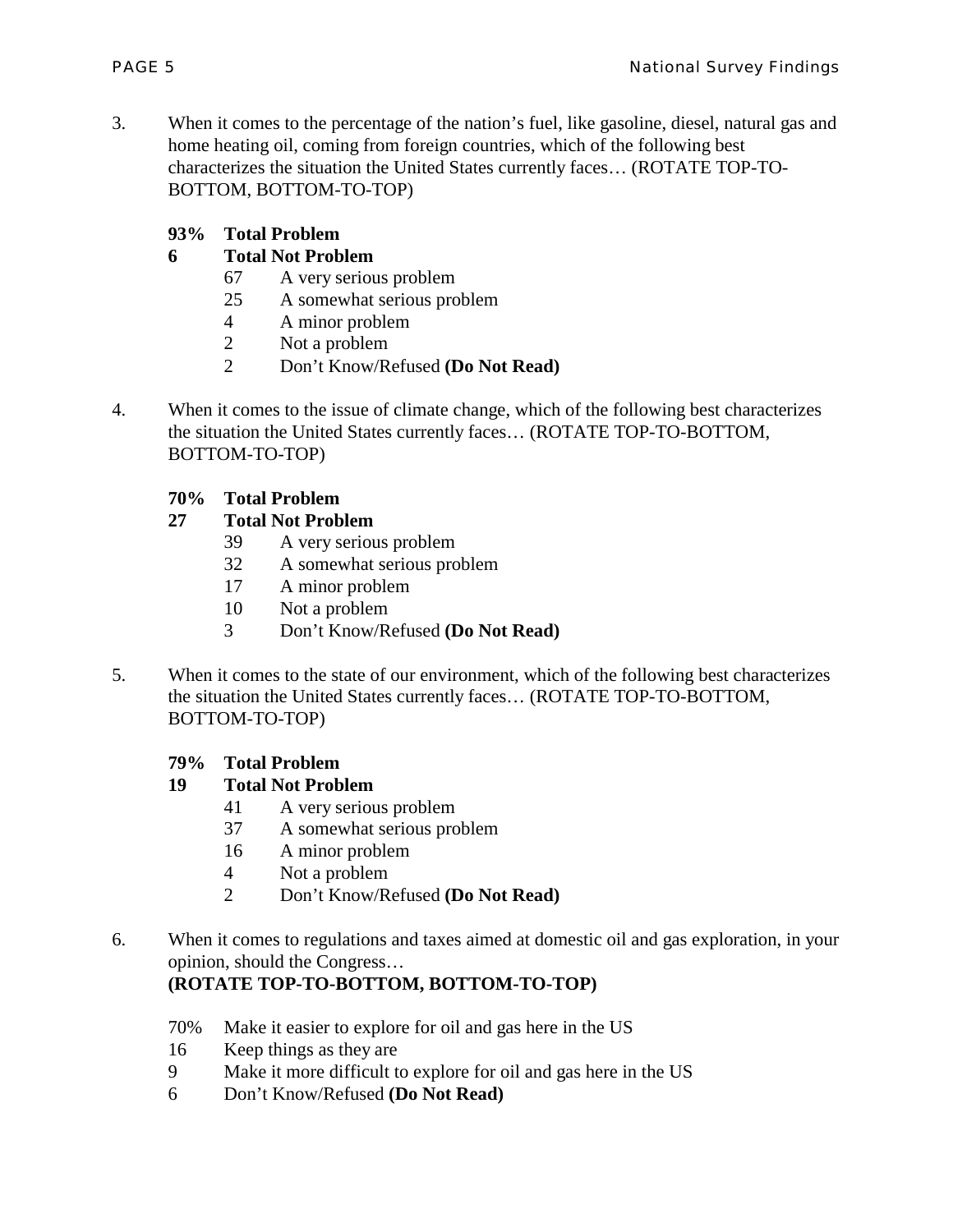7. Please tell me if you favor or oppose the following plan that could be taken to address the nation's energy problems: "Increasing access to the waters off the coasts of the United States for oil exploration and drilling."

**(IF FAVOR/OPPOSE, ASK) Would you say you STRONGLY (favor/oppose) or just SOMEWHAT (favor/oppose)?**

# **67% Total Favor**

#### **28 Total Oppose**

- 41 Strongly favor<br>26 Somewhat favo
- 26 Somewhat favor<br>13 Somewhat oppos
- 13 Somewhat oppose<br>15 Strongly oppose
- 15 Strongly oppose<br>5 Don't Know/Ref
- 5 Don't Know/Refused **(Do Not Read)**
- 8. In your opinion, will repealing oil tax credits which would increase taxes on US oil companies… **(ROTATE TOP-TO-BOTTOM, BOTTOM-TO-TOP)**
	- 49% Increase the price of gasoline
	- 23 Have no impact on the price of gasoline
	- 16 Decrease the price of gasoline
	- 12 Don't Know/Refused **(Do Not Read)**
- 9. Who do you trust more to make sure our current and future energy needs are met? (ROTATE)
	- 26% The Congress
	- 45 Private industry
	- 22 Neither **(Do Not Read)**
	- 8 Don't Know/Refused **(Do Not Read)**
- 10. Who do you believe is most responsible for the current state of the nation's energy situation? (ROTATE)
	- 54% The Congress
	- 27 Private industry
	- 7 Neither **(Do Not Read)**
	- 11 Don't Know/Refused **(Do Not Read)**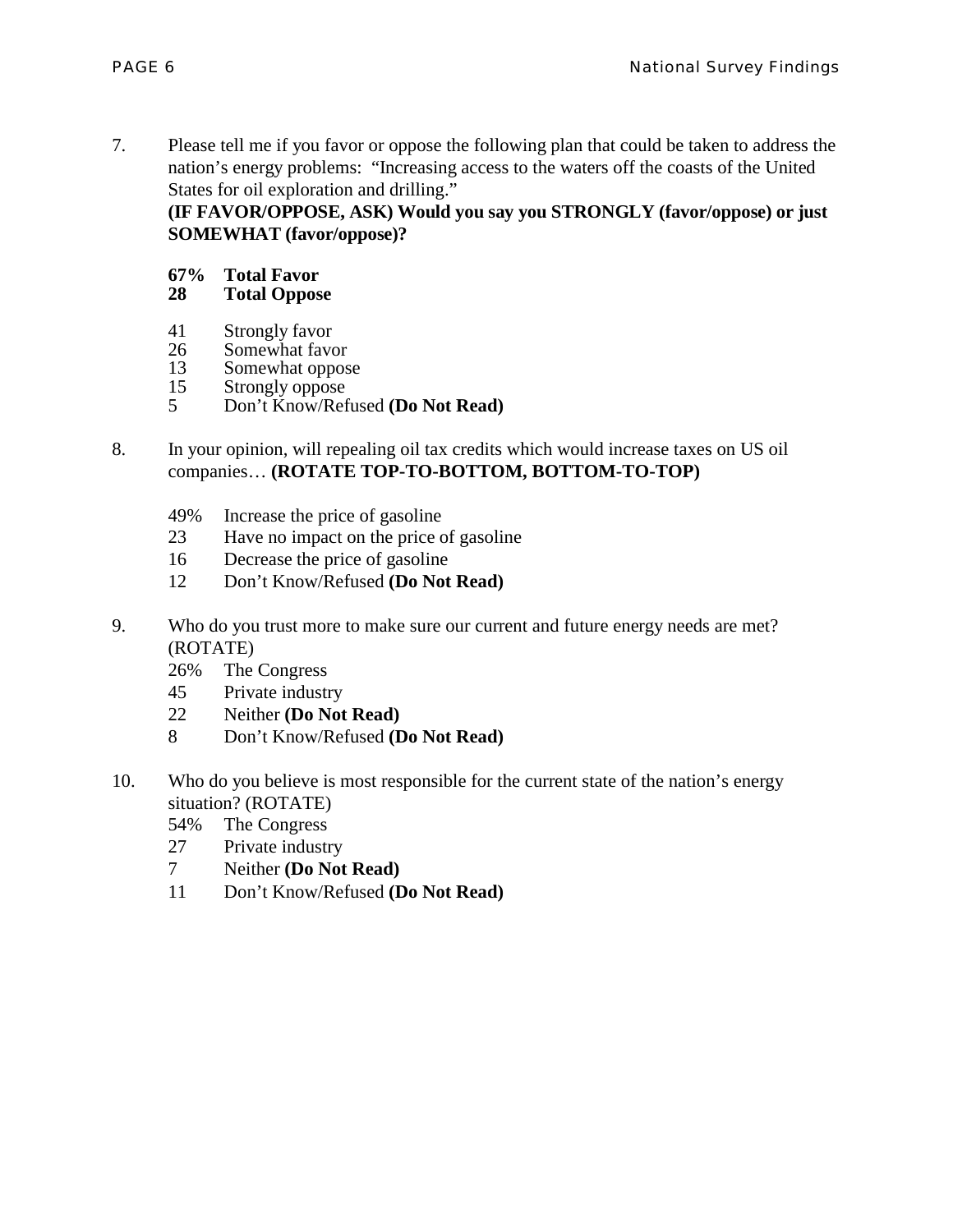11. Currently, off-shore oil-drilling is banned on 85 percent of the offshore areas surrounding the lower 48 states. This ban is set to expire soon unless the Congress and President create a new law. If the ban is allowed to expire, states would be able to decide if oil exploration and production should be allowed off their coasts. In your opinion, would you favor or oppose allowing the current off-shore drilling to expire and putting decisions into the hands of the states? (IF FAVOR/OPPOSE, ASK) Would you strongly (favor/oppose) or just somewhat (favor/oppose) it?

## **65% Total Favor**

## **30 Total Oppose**

- 40 Strongly Favor
- 25 Somewhat Favor
- 11 Somewhat Oppose
- 19 Strongly Oppose
- 5 DK/Refused (**Do Not Read**)
- 12. If the current off-shore drilling ban is lifted, and states allow oil exploration and production off their shores, do you think this will… (ROTATE TOP-TO-BOTTOM, BOTTOM-TO-TOP)

## **70% Total Decrease/Stabilize Gas Prices**

- 11 Significantly decrease gas prices
- 30 Slightly decrease gas prices
- 29 Stabilize gas prices
- 26 Have no impact on gas prices
- 4 Don't Know/Refused **(Do Not Read)**

# ROTATE NEXT TWO QUESTIONS

13. Another option is to keep the ban in place for roughly 75% of the off-shore area surrounding the lower 48 states, but lift a part of the ban and allow exploration and production in the eastern portion of the Gulf of Mexico off the coast of Florida. Do you favor or oppose this plan? (IF FAVOR/OPPOSE, ASK) Would you strongly (favor/oppose) or just somewhat (favor/oppose) it?

#### **44% Total Favor**

# **42 Total Oppose**

- 17 Strongly Favor
- 28 Somewhat Favor
- 19 Somewhat Oppose
- 23 Strongly Oppose
- 14 DK/Refused (**Do Not Read**)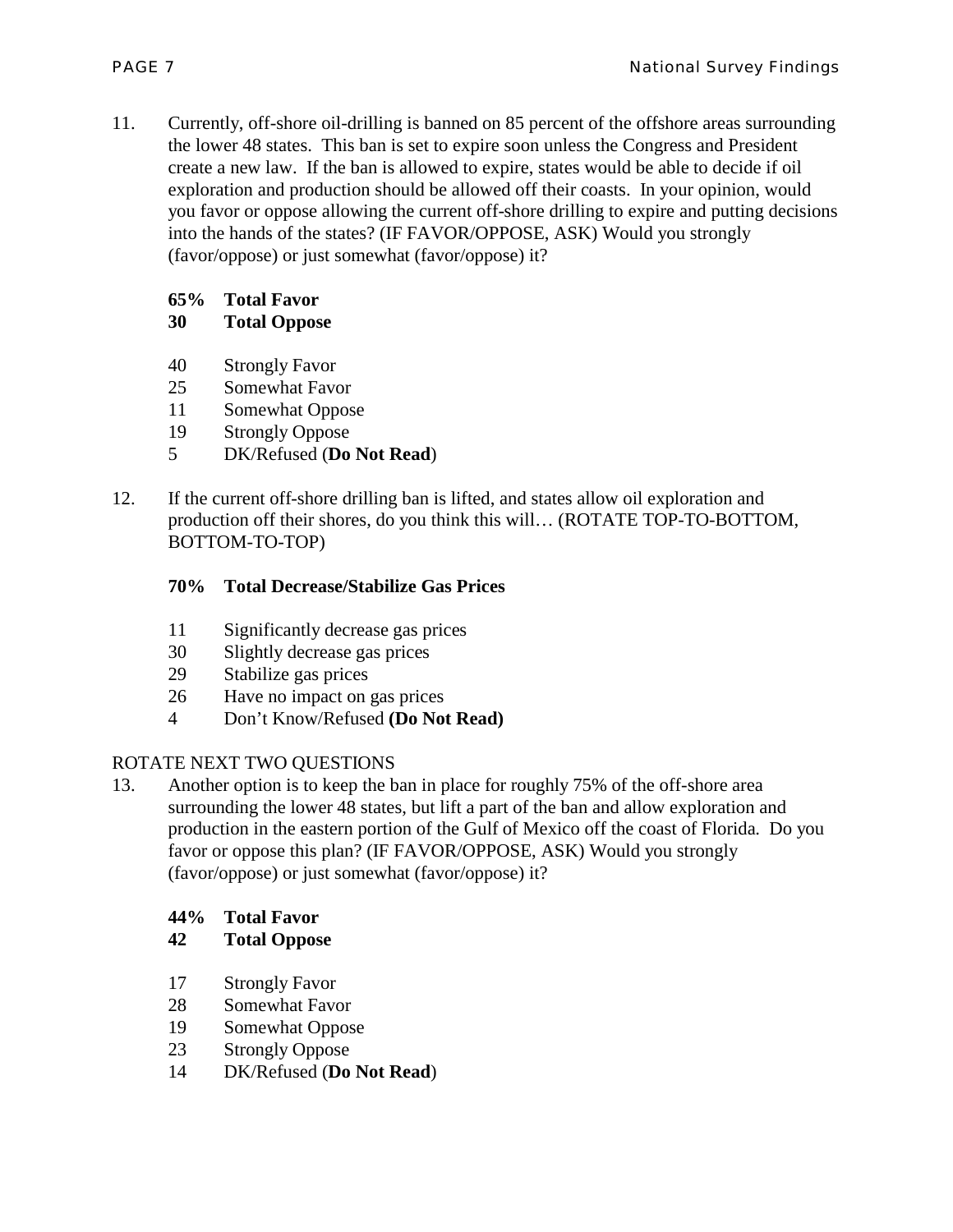14. Another option is to repeal the ban on oil exploration and production beyond 100 miles from shore, allow the coastal states to decide whether or not to produce between 50 and 100 miles off shore, and continue the ban within 50 miles. Do you favor or oppose this plan? (IF FAVOR/OPPOSE, ASK) Would you strongly (favor/oppose) or just somewhat (favor/oppose) it?

# **50% Total Favor**

#### **38 Total Oppose**

- 23 Strongly Favor
- 27 Somewhat Favor
- 18 Somewhat Oppose
- 20 Strongly Oppose
- 12 DK/Refused (**Do Not Read**)

## (IF STRONGLY/SOMEWHAT FAVOR IN PREVIOUS QUESTION, ASK) **n=500**

- 15. If you knew that roughly 80 percent or more of the offshore reserves that could be developed and brought to market fastest are found within 50 miles of the coast, which of the following options would you choose…
	- 13% Support a ban on drilling within 50 miles of the coast
	- 24 Consider an option that allowed some drilling within the 50 mile limit
	- 55 Let states decided where drilling should be allowed off their coasts
	- 4 None of these (**Do Not Read**)
	- 4 DK/Refused (**Do Not Read**)

#### (CONTINUE TO ALL)

- 16. In your opinion, how long should it take from the time approval is given to drill off-shore to the time when actual oil production begins? (READ CHOICES)
	- 39% one to two years
	- 21 three to four years
	- 11 five to six years
	- 5 seven to eight years
	- 6 nine to ten years
	- 7 more then ten years
	- 12 DK/Refused (**Do Not Read**)
- 17. If the offshore drilling ban was lifted completely, do you think: (ROTATE)
	- 56% It can be done in an environmentally friendly way …or…
	- 38 It will harm the coastal environment
	- 7 Don't know/Refused (**Do Not Read**)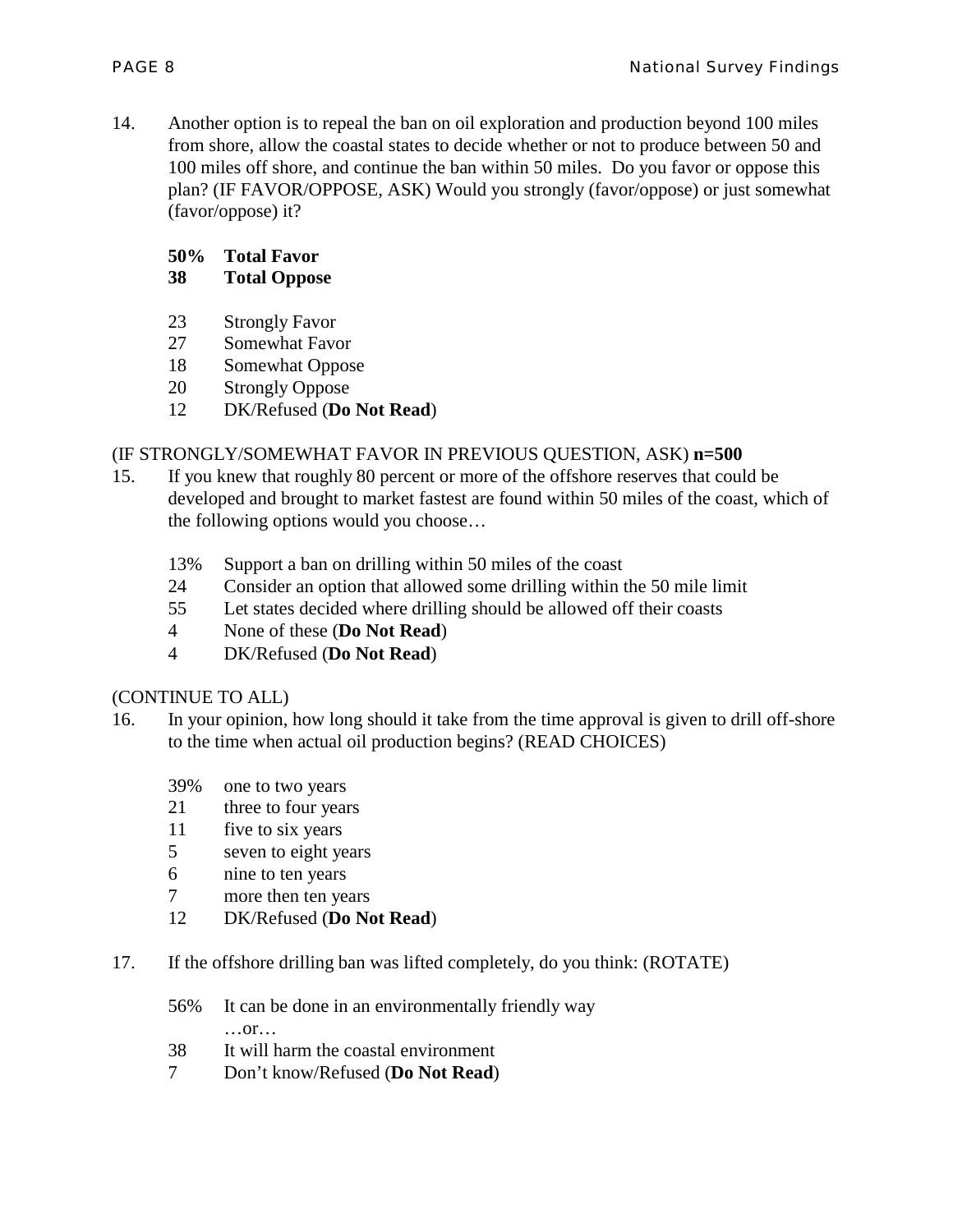18. Please tell me if you think this statement is true or untrue… "Increasing domestic oil production will only lower gas prices by two cents."

30% True 58 Untrue

- 12 Don't Know/Refused **(Do Not Read)**
- 19. please tell me if you strongly agree, somewhat agree, somewhat disagree, or strongly disagree with this statement: "With new advances in technology, we can increase drilling for oil and natural gas off the coast of the United States and still protect the environment."
	- **73% Total Agree**

**22 Total Disagree**

- 44 Strongly agree
- 29 Somewhat agree
- 11 Somewhat disagree
- 12 Strongly disagree
- 5 Don't Know/Refused (Do Not Read)

#### **Demographics**

20. If you drive, how many miles would you estimate you drive each week?

#### **184.5 MEAN MILES**

- 11% 10 miles or less
- 6 11-20 miles
- 4 21-30 miles

 $\frac{1}{\sqrt{2}}$  , and  $\frac{1}{\sqrt{2}}$ 

- 11 31-50 miles
- 5 51-75 miles
- 17 76-100 miles
- 18 101-200 miles
- 26 Over 200 miles
- 3 DK/Refused
- 21. In what year were you born?  $\frac{1}{\sqrt{2}}$   $\frac{1}{\sqrt{2}}$  (Enter 9999 for refused)
	- 22% 18-34 years
	- 18 35-44 years
	- 21 45-54 years
	- 18 55-64 years
	- $20$  65+ years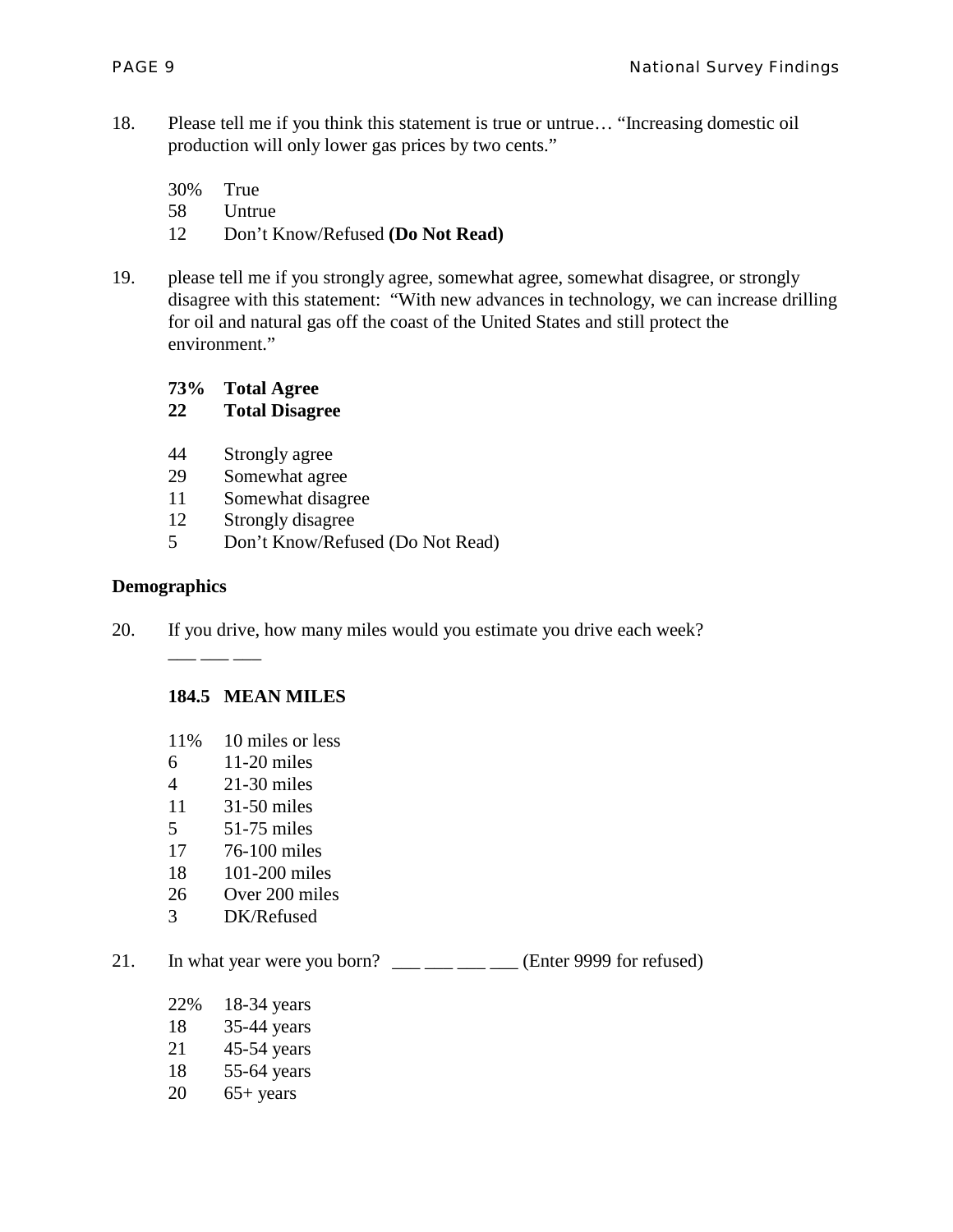- 1 Refused
- 22. On political issues, do you identify yourself **(ROTATE TOP-TO-BOTTOM, BOTTOM-TO-TOP)**
	- 32% a Republican
	- 23 an Independent, or… 32% a Republicar<br>
	23 an Independe<br>
	38 a Democrat<br>
	4 ...or someth
	-
	- ...or something else?
	- 1 Don't Know (**Do Not Read**)
	- 1 Refused (**Do Not Read**)